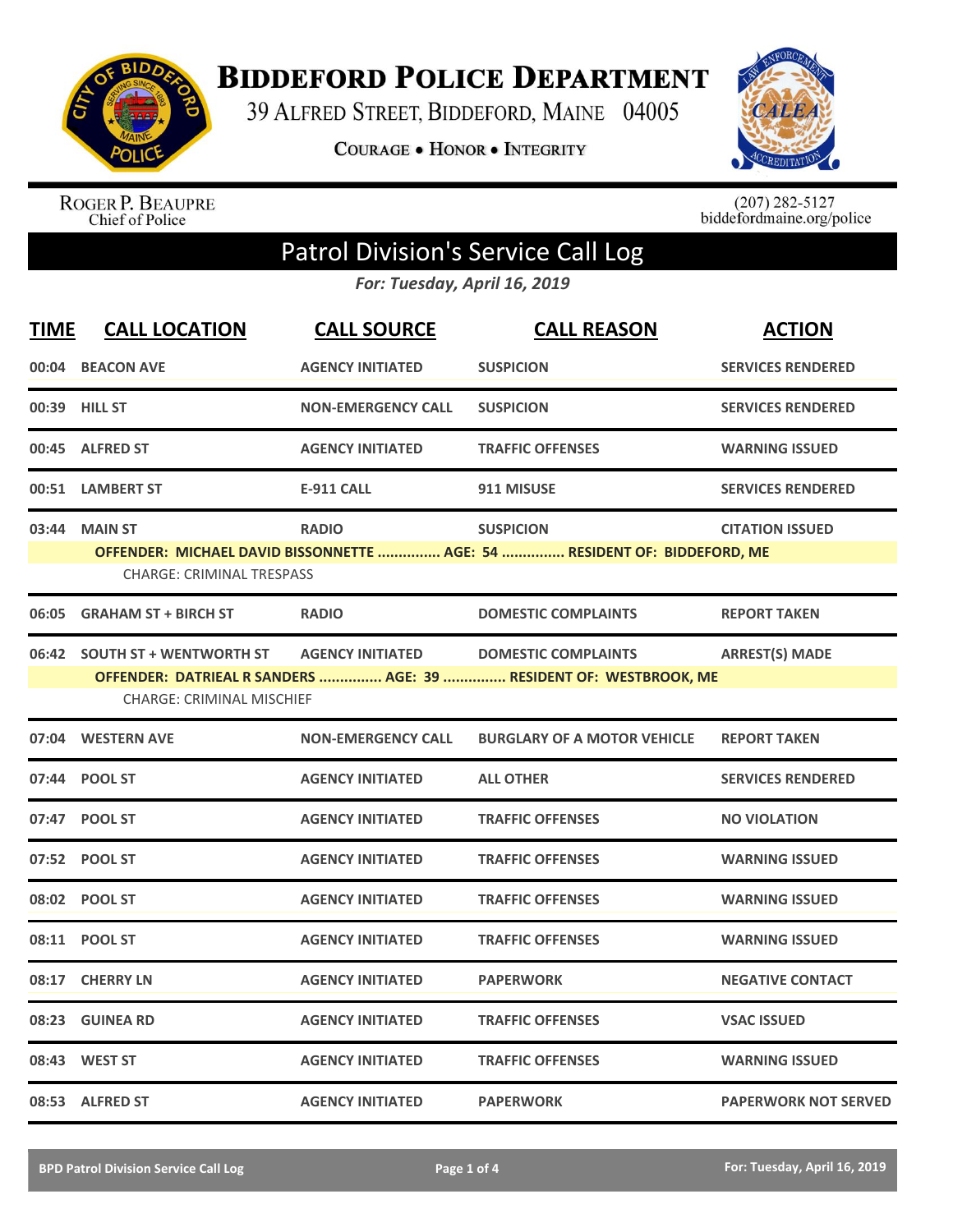| <b>TIME</b> | <b>CALL LOCATION</b>                       | <b>CALL SOURCE</b>        | <b>CALL REASON</b>                                              | <b>ACTION</b>                |
|-------------|--------------------------------------------|---------------------------|-----------------------------------------------------------------|------------------------------|
|             | 08:56 POOL ST                              | <b>AGENCY INITIATED</b>   | <b>TRAFFIC OFFENSES</b>                                         | <b>WARNING ISSUED</b>        |
|             | 09:04 GRANITE ST                           | <b>AGENCY INITIATED</b>   | <b>PAPERWORK</b>                                                | <b>PAPERWORK SERVED</b>      |
|             | 09:05 POOL ST                              | <b>AGENCY INITIATED</b>   | <b>TRAFFIC OFFENSES</b>                                         | <b>WARNING ISSUED</b>        |
|             | 09:16 WENTWORTH ST                         | <b>NON-EMERGENCY CALL</b> | <b>PAPERWORK</b>                                                | <b>SERVICES RENDERED</b>     |
|             | 09:20 POOL ST                              | <b>AGENCY INITIATED</b>   | <b>TRAFFIC OFFENSES</b>                                         | <b>WARNING ISSUED</b>        |
|             | 09:28 FOSS ST                              | <b>AGENCY INITIATED</b>   | <b>TRAFFIC OFFENSES</b>                                         | <b>CITATION ISSUED</b>       |
|             | <b>CHARGE: FAILURE TO REGISTER VEHICLE</b> |                           | OFFENDER: LEONHARD BRENNER  AGE: 45  RESIDENT OF: BIDDEFORD, ME |                              |
|             | 09:30 POOL ST                              | <b>AGENCY INITIATED</b>   | <b>TRAFFIC OFFENSES</b>                                         | <b>VSAC ISSUED</b>           |
|             | 10:04 ALFRED ST                            | <b>AGENCY INITIATED</b>   | <b>PAPERWORK</b>                                                | <b>PAPERWORK NOT SERVED</b>  |
|             | 10:08 ALFRED ST                            | <b>E-911 CALL</b>         | 911 MISUSE                                                      | <b>NO ACTION REQUIRED</b>    |
|             | 10:20 ALFRED ST                            | <b>AGENCY INITIATED</b>   | <b>DRUG BOX</b>                                                 | <b>NO ACTION REQUIRED</b>    |
|             | 10:26 GRAHAM ST                            | <b>NON-EMERGENCY CALL</b> | <b>CODES ENFORCEMENT</b>                                        | <b>REFERRED OTHER AGENCY</b> |
| 10:27       | <b>MAY ST</b>                              | <b>AGENCY INITIATED</b>   | <b>TRAFFIC OFFENSES</b>                                         | <b>VSAC ISSUED</b>           |
|             | 10:37 CENTER ST + KOSSUTH ST               | <b>WALK-IN AT STATION</b> | <b>ARTICLES LOST/FOUND</b>                                      | <b>REPORT TAKEN</b>          |
|             | 10:41 MAY ST                               | <b>AGENCY INITIATED</b>   | <b>TRAFFIC OFFENSES</b>                                         | <b>WARNING ISSUED</b>        |
|             | 10:50 ELM ST                               | <b>E-911 CALL</b>         | 911 MISUSE                                                      | <b>SERVICES RENDERED</b>     |
|             | 10:56 ELM ST                               | <b>AGENCY INITIATED</b>   | <b>TRAFFIC OFFENSES</b>                                         | <b>WARNING ISSUED</b>        |
|             | 11:03 ELM ST                               | <b>WALK-IN AT STATION</b> | <b>JUVENILE OFFENSES</b>                                        | <b>REPORT TAKEN</b>          |
|             | 11:06 PRECOURT ST                          | <b>AGENCY INITIATED</b>   | <b>TRAFFIC OFFENSES</b>                                         | <b>VSAC ISSUED</b>           |
|             | 11:09 ENDLESS SUMMER LN                    | <b>AGENCY INITIATED</b>   | <b>ANIMAL COMPLAINT</b>                                         | <b>SERVICES RENDERED</b>     |
|             | 11:19 ALFRED ST                            | <b>WALK-IN AT STATION</b> | <b>PAPERWORK</b>                                                | <b>SERVICES RENDERED</b>     |
|             | 11:21 PRECOURT ST                          | <b>AGENCY INITIATED</b>   | <b>TRAFFIC OFFENSES</b>                                         | <b>WARNING ISSUED</b>        |
|             | <b>11:22 PIKE ST</b>                       | <b>NON-EMERGENCY CALL</b> | <b>ASSIST PD AGENCY</b>                                         | <b>NEGATIVE CONTACT</b>      |
|             | 11:26 MEDICAL CENTER DR                    | <b>AGENCY INITIATED</b>   | <b>PAPERWORK</b>                                                | <b>SERVICES RENDERED</b>     |
|             | 11:39 ELM ST                               | <b>NON-EMERGENCY CALL</b> | <b>VIN VERIFICATION</b>                                         | <b>SERVICES RENDERED</b>     |
|             | 11:44 WEST ST                              | <b>AGENCY INITIATED</b>   | <b>TRAFFIC OFFENSES</b>                                         | <b>WARNING ISSUED</b>        |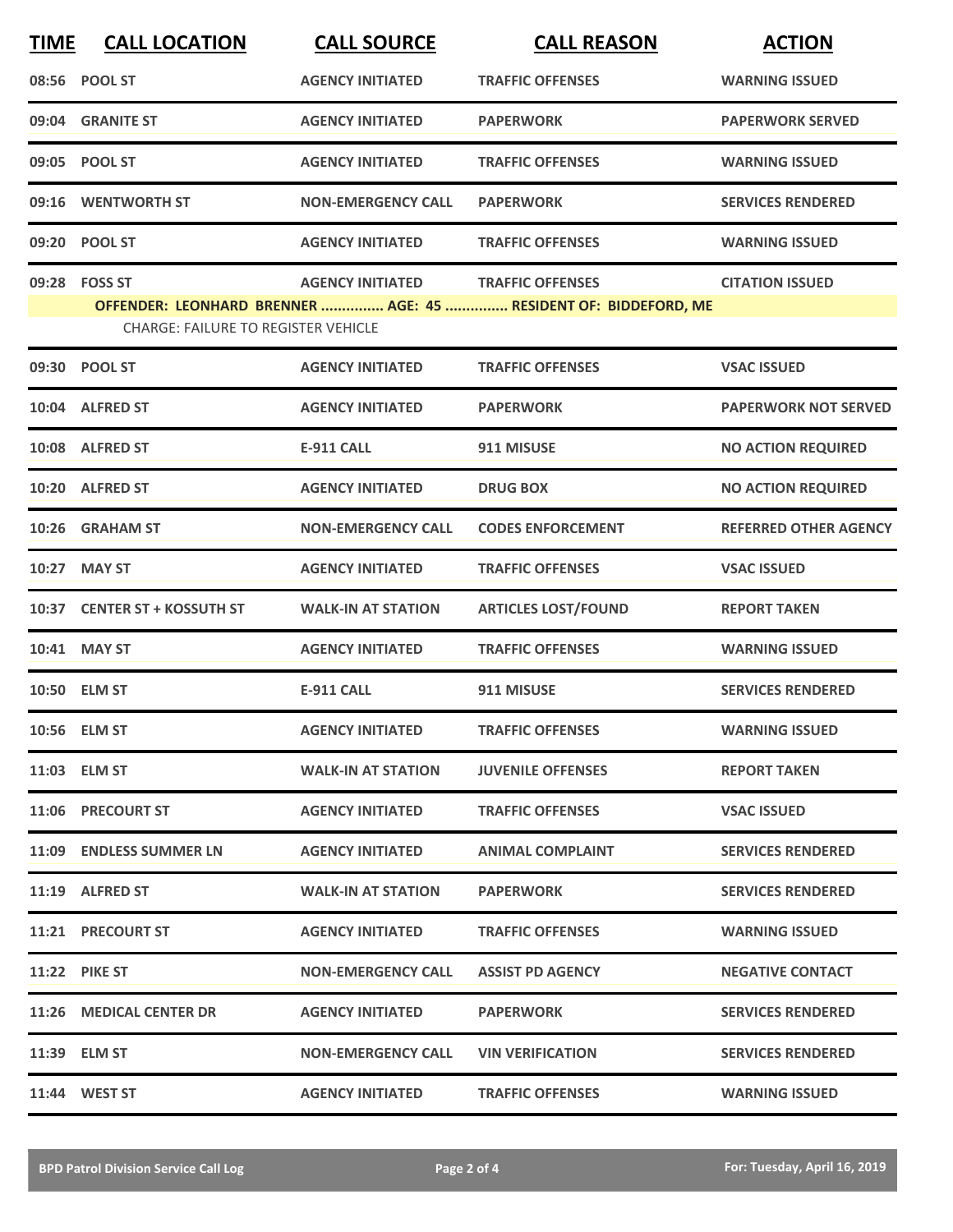| <b>TIME</b> | <b>CALL LOCATION</b> | <b>CALL SOURCE</b>                                   | <b>CALL REASON</b>                                                | <b>ACTION</b>                |
|-------------|----------------------|------------------------------------------------------|-------------------------------------------------------------------|------------------------------|
|             | 11:48 LANDRY ST      | <b>WALK-IN AT STATION</b>                            | <b>TRESPASSING</b>                                                | <b>FIELD INTERVIEW</b>       |
|             | 11:50 WEST ST        | <b>AGENCY INITIATED</b>                              | <b>TRAFFIC OFFENSES</b>                                           | <b>WARNING ISSUED</b>        |
|             | 11:59 HILL ST        | <b>AGENCY INITIATED</b>                              | <b>TRAFFIC OFFENSES</b>                                           | <b>WARNING ISSUED</b>        |
|             | 12:06 ANDREWS RD     | <b>E-911 CALL</b>                                    | 911 MISUSE                                                        | <b>NO ACTION REQUIRED</b>    |
|             | 12:09 MT VERNON ST   | <b>NON-EMERGENCY CALL</b>                            | <b>SUSPICION</b>                                                  | <b>SERVICES RENDERED</b>     |
|             | 13:06 ALFRED ST      | <b>WALK-IN AT STATION</b>                            | <b>SUSPICION</b>                                                  | <b>SERVICES RENDERED</b>     |
|             | 13:06 DAYS LNDG      | <b>NON-EMERGENCY CALL</b>                            | <b>THEFT</b>                                                      | <b>NO ACTION REQUIRED</b>    |
|             | 13:07 UNION ST       | <b>NON-EMERGENCY CALL</b>                            | <b>UNLOCKED DOORS - WINDOWS</b>                                   | <b>SERVICES RENDERED</b>     |
|             | 13:25 WEST ST        | <b>AGENCY INITIATED</b>                              | <b>TRAFFIC OFFENSES</b>                                           | <b>VSAC ISSUED</b>           |
|             | 13:37 ALFRED ST      | <b>AGENCY INITIATED</b>                              | <b>TRAFFIC OFFENSES</b>                                           | <b>VSAC ISSUED</b>           |
|             | 13:45 VINE ST        | <b>E-911 CALL</b>                                    | <b>CODES ENFORCEMENT</b>                                          | <b>REFERRED OTHER AGENCY</b> |
|             | 15:05 WEST ST        | <b>AGENCY INITIATED</b>                              | <b>ANIMAL COMPLAINT</b>                                           | <b>SERVICES RENDERED</b>     |
|             | 15:07 ALFRED ST      | <b>AGENCY INITIATED</b>                              | <b>TRAFFIC OFFENSES</b>                                           | <b>CITATION ISSUED</b>       |
|             |                      |                                                      | OFFENDER: DAVID BRIAN MARTIN  AGE: 54  RESIDENT OF: BIDDEFORD, ME |                              |
|             |                      | CHARGE: OPERATING WHILE LICENSE SUSPENDED OR REVOKED |                                                                   |                              |
|             | 15:30 MAIN ST        | <b>AGENCY INITIATED</b>                              | <b>PARKING COMPLAINT</b>                                          | <b>PARKING TICKET ISSUED</b> |

|                                        | 15:30 MAIN ST              | <b>AGENCY INITIATED</b>   | <b>PARKING COMPLAINT</b>                                                | <b>PARKING TICKET ISSUED</b> |  |
|----------------------------------------|----------------------------|---------------------------|-------------------------------------------------------------------------|------------------------------|--|
| 15:57                                  | <b>STONE ST</b>            | <b>WALK-IN AT STATION</b> | <b>HARASSMENT</b>                                                       | <b>SERVICES RENDERED</b>     |  |
|                                        | 16:18 ALFRED ST            | <b>WALK-IN AT STATION</b> | <b>PAPERWORK</b>                                                        | <b>SERVICES RENDERED</b>     |  |
|                                        | <b>16:41 HILL ST</b>       | <b>AGENCY INITIATED</b>   | <b>PAPERWORK</b>                                                        | <b>PAPERWORK SERVED</b>      |  |
| 16:54                                  | <b>MEMORIAL DR</b>         | <b>E-911 CALL</b>         | <b>ARSON</b>                                                            | <b>REPORT TAKEN</b>          |  |
|                                        | 18:05 ALFRED ST            | <b>AGENCY INITIATED</b>   | <b>PAPERWORK</b>                                                        | <b>SERVICES RENDERED</b>     |  |
|                                        | 18:32 ALFRED ST            | <b>AGENCY INITIATED</b>   | <b>ALL OTHER</b>                                                        | <b>SERVICES RENDERED</b>     |  |
|                                        | 18:34 POOL ST + SIMARD AVE | <b>AGENCY INITIATED</b>   | <b>TRAFFIC OFFENSES</b>                                                 | <b>DEFECT CARD ISSUED</b>    |  |
| 18:44                                  | <b>MAIN ST</b>             | <b>NON-EMERGENCY CALL</b> | <b>OBSTRUCTING TRAFFIC</b>                                              | <b>ARREST(S) MADE</b>        |  |
|                                        |                            |                           | OFFENDER: BENJAMIN FULLER CORNWALL  AGE: 53  RESIDENT OF: BIDDEFORD, ME |                              |  |
| <b>CHARGE: OBSTRUCTING PUBLIC WAYS</b> |                            |                           |                                                                         |                              |  |
| 19:09                                  | <b>RIVERVIEW DR</b>        | <b>NON-EMERGENCY CALL</b> | <b>SUSPICION</b>                                                        | <b>NEGATIVE CONTACT</b>      |  |
| 20:03                                  | <b>GREEN ST</b>            | <b>E-911 CALL</b>         | 911 MISUSE                                                              | <b>SERVICES RENDERED</b>     |  |